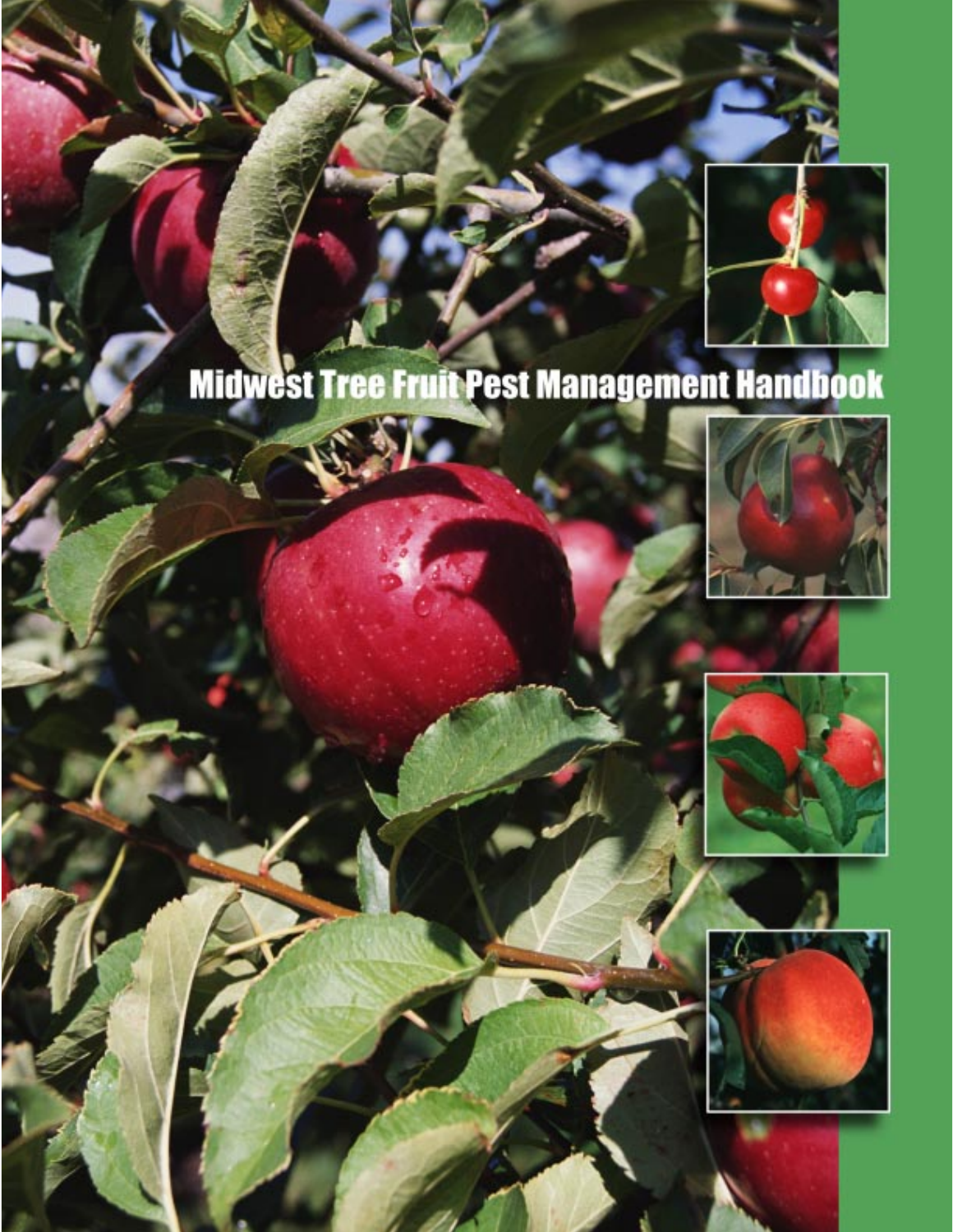# Midwest Tree Fruit Pest Management **Handbook**

*Edited by*

R.T. Bessin *University of Kentucky*

P.S. McManus *University of Wisconsin-Madison*

> G.R. Brown *University of Kentucky*

> J.G. Strang *University of Kentucky*



Educational programs of the Kentucky Cooperative Extension Service serve all people regardless of race, color, age, sex, religion, disability, or national origin. Issued in furtherance of Cooperative Extension work, Acts of May 8 and June 30, 1914, in cooperation with the U.S. Department of Agriculture, C. Oran Little,<br>Director of Cooperative Extension Service, University of Kentuc or nonprofit purposes only. Permitted users shall give credit to the author(s) and include this copyright notice. Publications are also available on the World Wide Web at: http://www.ca.uky.edu. Issued 11-93, 5000 copies.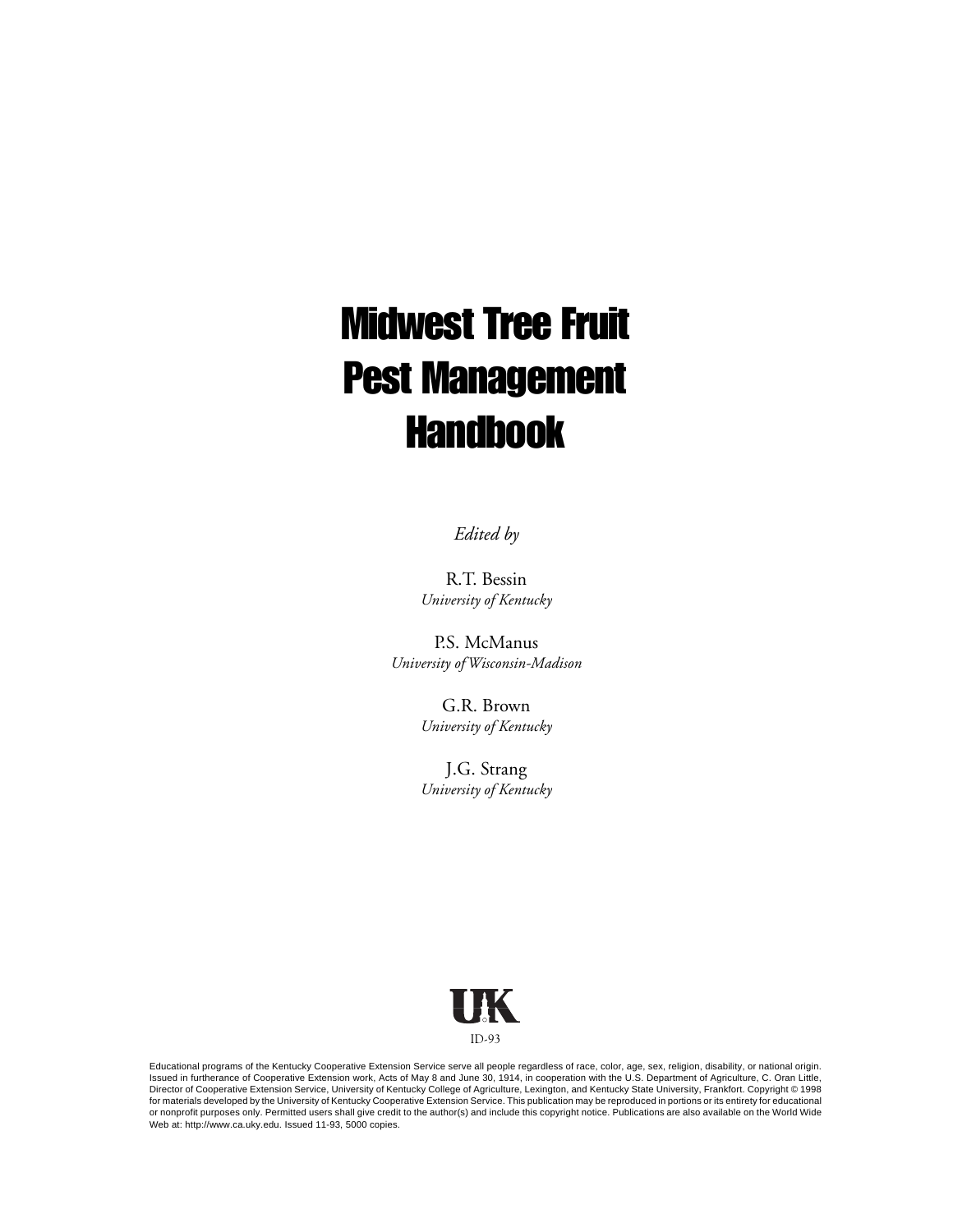#### *Prepared by*

**University of Illinois**—Urbana, IL 61801 M. Kushad—*Horticulture* S.M. Ries—*Plant Pathology* R. Weinzierl—*Entomology*

**Iowa State University**—Ames, IA 50011 P.A. Domoto—*Horticulture* M.L. Gleason—*Plant Pathology* D.R. Lewis—*Entomology*

**Kansas State University**—Manhattan, KS 66506 F.D. Morrison—*Horticulture* A. Erb—*Horticulture* N.A. Tisseret—*Plant Pathology* R. Bauernfeind—*Entomology*

**University of Kentucky**—Lexington, KY 40546 R.T. Bessin—*Entomology* G.R. Brown—*Horticulture* J.R. Hartman—*Plant Pathology* R.T. Jones—*Horticulture* J.G. Strang—*Horticulture*

**University of Missouri**—Columbia, MO 65211 B.A. Barrett—*Entomology* P. Byers—*Horticulture (SMSU)* M.L. Caps—*Horticulture (SMSU)* W.H. Shaffer—*Plant Pathology* M.R. Warmund—*Horticulture*

**Ohio State University**—Columbus, OH 43210 M.A. Ellis—*Plant Pathology* F.R. Hall—*Entomology* D.D. Miller—*Horticulture* C. Welty—*Entomology*

**Purdue University**—West Lafayette, IN 47907 R.E. Foster—*Entomology* R.A. Hayden—*Horticulture* P.M. Hirst—*Horticulture* P.C. Pecknold—*Plant Pathology* S.C. Weller—*Horticulture*

**University of Wisconsin**—Madison, WI 53706 D.L. Mahr—*Entomology* P.S. McManus—*Plant Pathology* T.R. Roper—*Horticulture*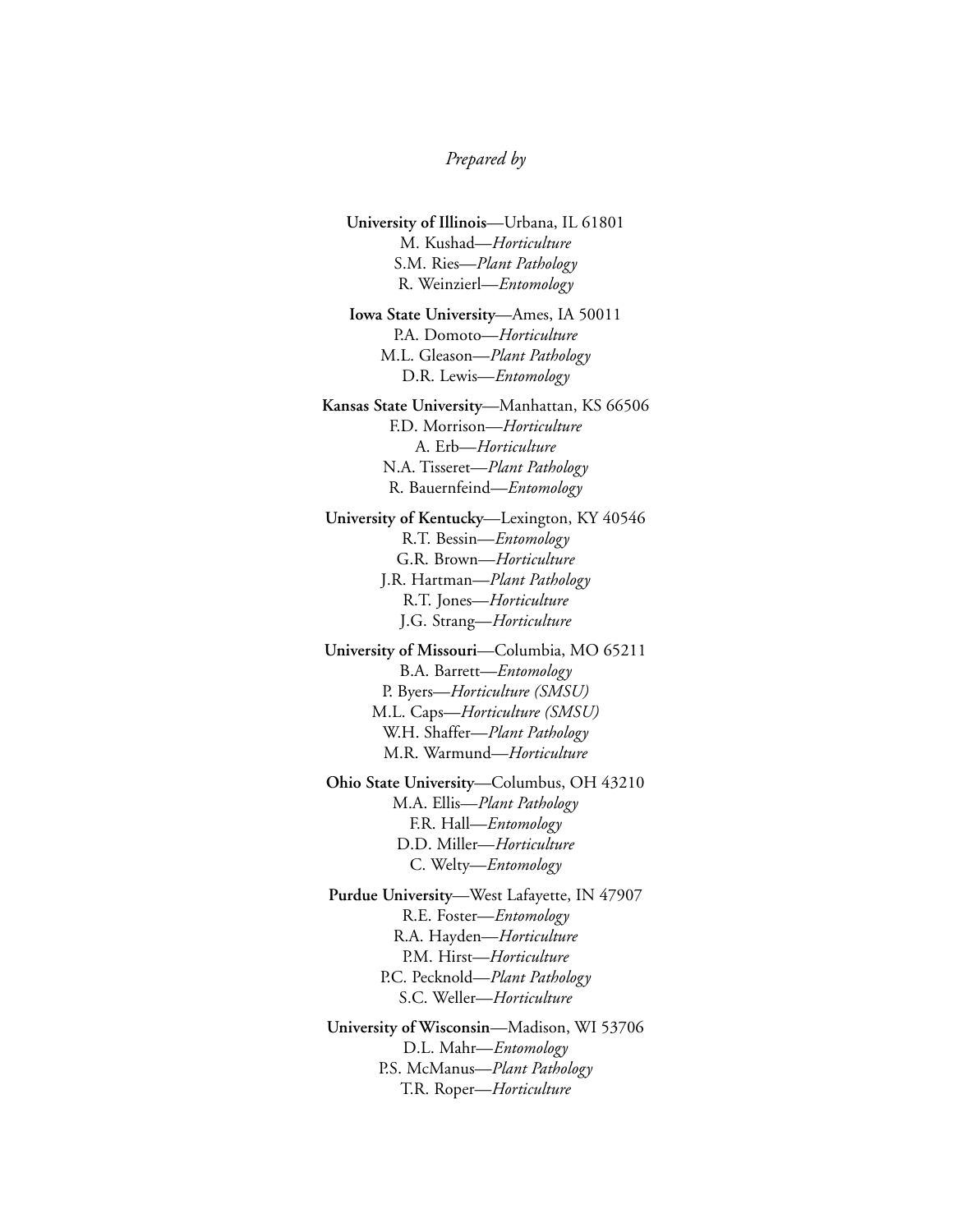# Contents

| Integrated Pest Management (IPM) of Insects, Mites, and Diseases  10 |  |
|----------------------------------------------------------------------|--|
|                                                                      |  |
|                                                                      |  |
|                                                                      |  |
|                                                                      |  |
|                                                                      |  |
|                                                                      |  |
| Monitoring Insects and Mites to Make Control Decisions  14           |  |
|                                                                      |  |
|                                                                      |  |
| Identifying and Understanding Major Apple and Pear Diseases  19      |  |
|                                                                      |  |
|                                                                      |  |
|                                                                      |  |
|                                                                      |  |
|                                                                      |  |
|                                                                      |  |
|                                                                      |  |
|                                                                      |  |
|                                                                      |  |
|                                                                      |  |
|                                                                      |  |
|                                                                      |  |
|                                                                      |  |
|                                                                      |  |
|                                                                      |  |
|                                                                      |  |
|                                                                      |  |
|                                                                      |  |
|                                                                      |  |
|                                                                      |  |
|                                                                      |  |
|                                                                      |  |
|                                                                      |  |
|                                                                      |  |
|                                                                      |  |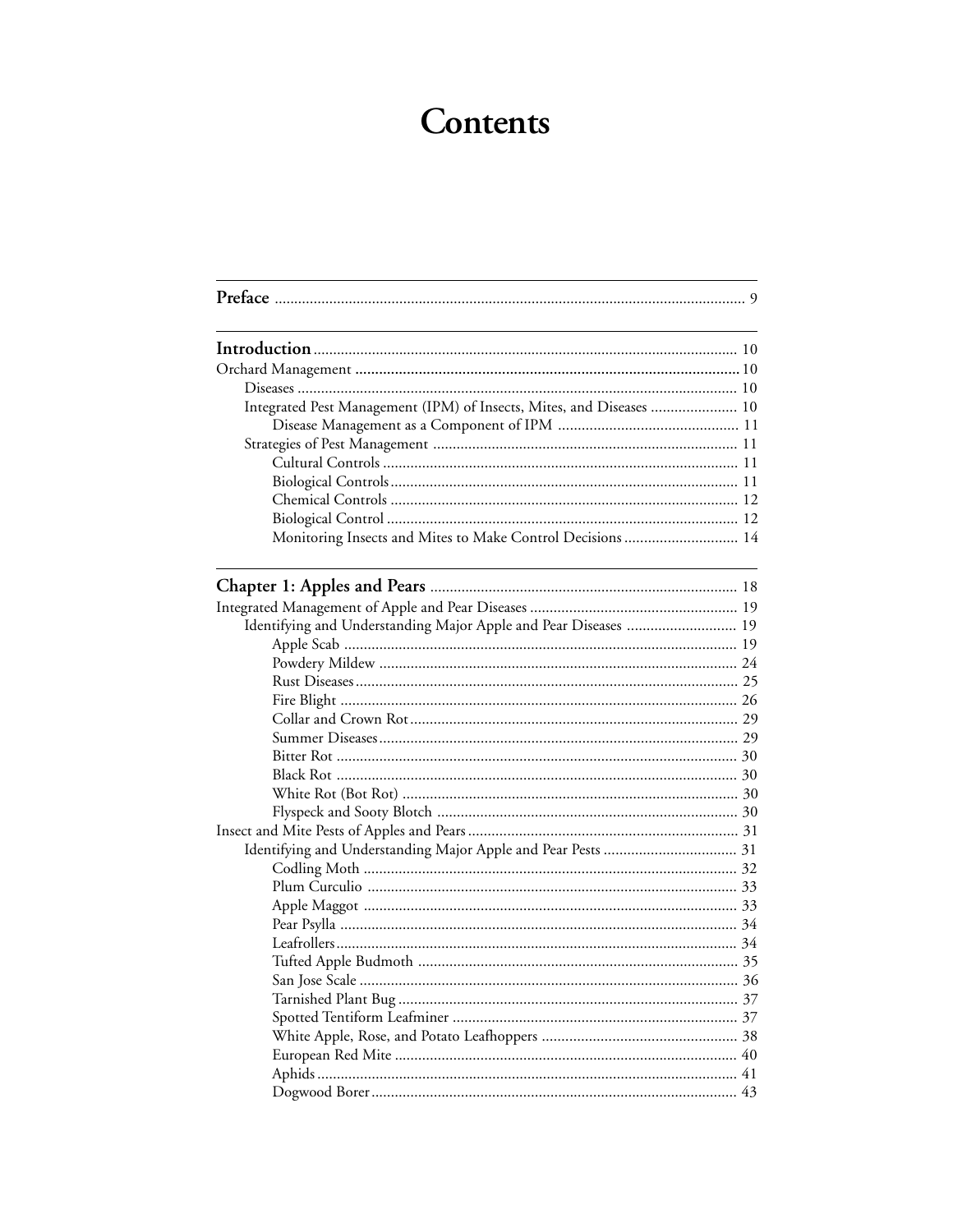| Summary of Insect and Mite Pest Management Procedures on Apples and Pears  45 |  |
|-------------------------------------------------------------------------------|--|

| Perennial Canker (Leucostoma canker, Valsa canker) of Peaches  51                                                                                                 |  |  |
|-------------------------------------------------------------------------------------------------------------------------------------------------------------------|--|--|
|                                                                                                                                                                   |  |  |
|                                                                                                                                                                   |  |  |
|                                                                                                                                                                   |  |  |
|                                                                                                                                                                   |  |  |
|                                                                                                                                                                   |  |  |
|                                                                                                                                                                   |  |  |
|                                                                                                                                                                   |  |  |
|                                                                                                                                                                   |  |  |
|                                                                                                                                                                   |  |  |
|                                                                                                                                                                   |  |  |
|                                                                                                                                                                   |  |  |
|                                                                                                                                                                   |  |  |
|                                                                                                                                                                   |  |  |
|                                                                                                                                                                   |  |  |
|                                                                                                                                                                   |  |  |
|                                                                                                                                                                   |  |  |
|                                                                                                                                                                   |  |  |
|                                                                                                                                                                   |  |  |
|                                                                                                                                                                   |  |  |
|                                                                                                                                                                   |  |  |
|                                                                                                                                                                   |  |  |
|                                                                                                                                                                   |  |  |
|                                                                                                                                                                   |  |  |
|                                                                                                                                                                   |  |  |
|                                                                                                                                                                   |  |  |
|                                                                                                                                                                   |  |  |
| $Dnormal$ $Dreal$ $Dreal$ $Dreal$ $Dreal$ $Dreal$ $Dreal$ $Dreal$ $Dreal$ $Dreal$ $Dreal$ $Dreal$ $Dreal$ $Dreal$ $Dreal$ $Dreal$ $Dreal$ $Dreal$ $Dreal$ $Dreal$ |  |  |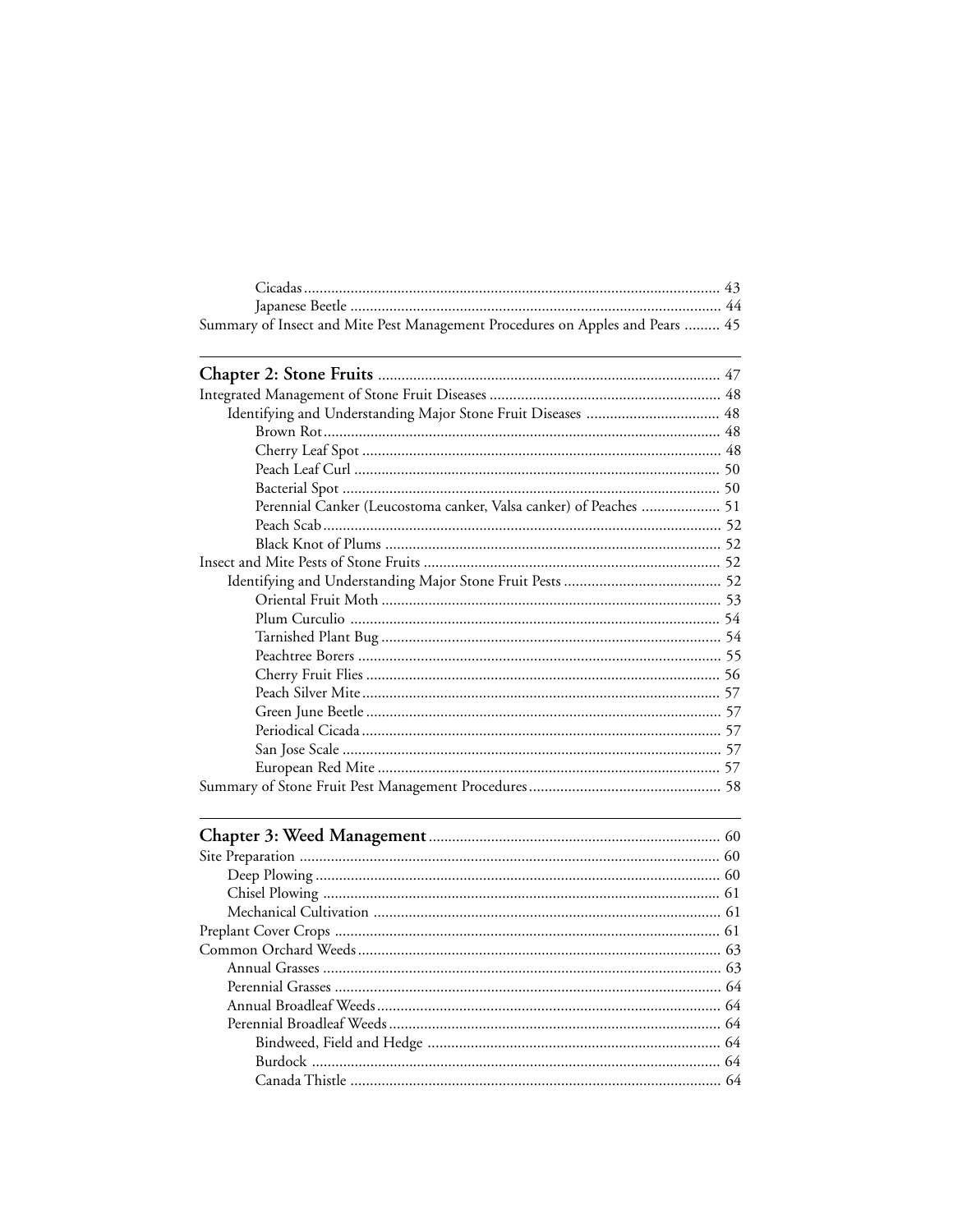|  | 84 |
|--|----|
|  |    |
|  |    |
|  |    |
|  |    |
|  |    |
|  |    |
|  |    |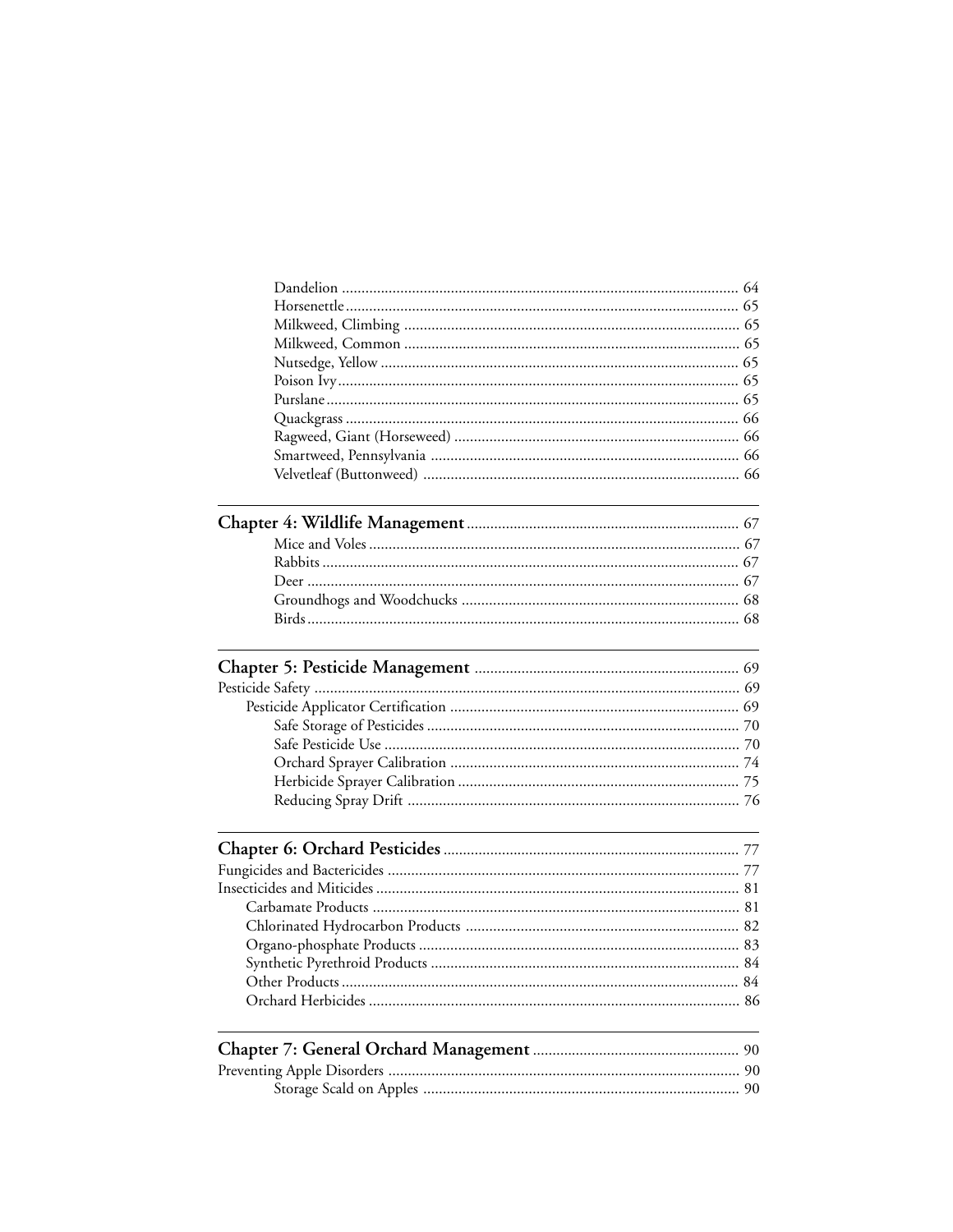| Appendix C: Tree Fruit Pest Management References  102 |  |
|--------------------------------------------------------|--|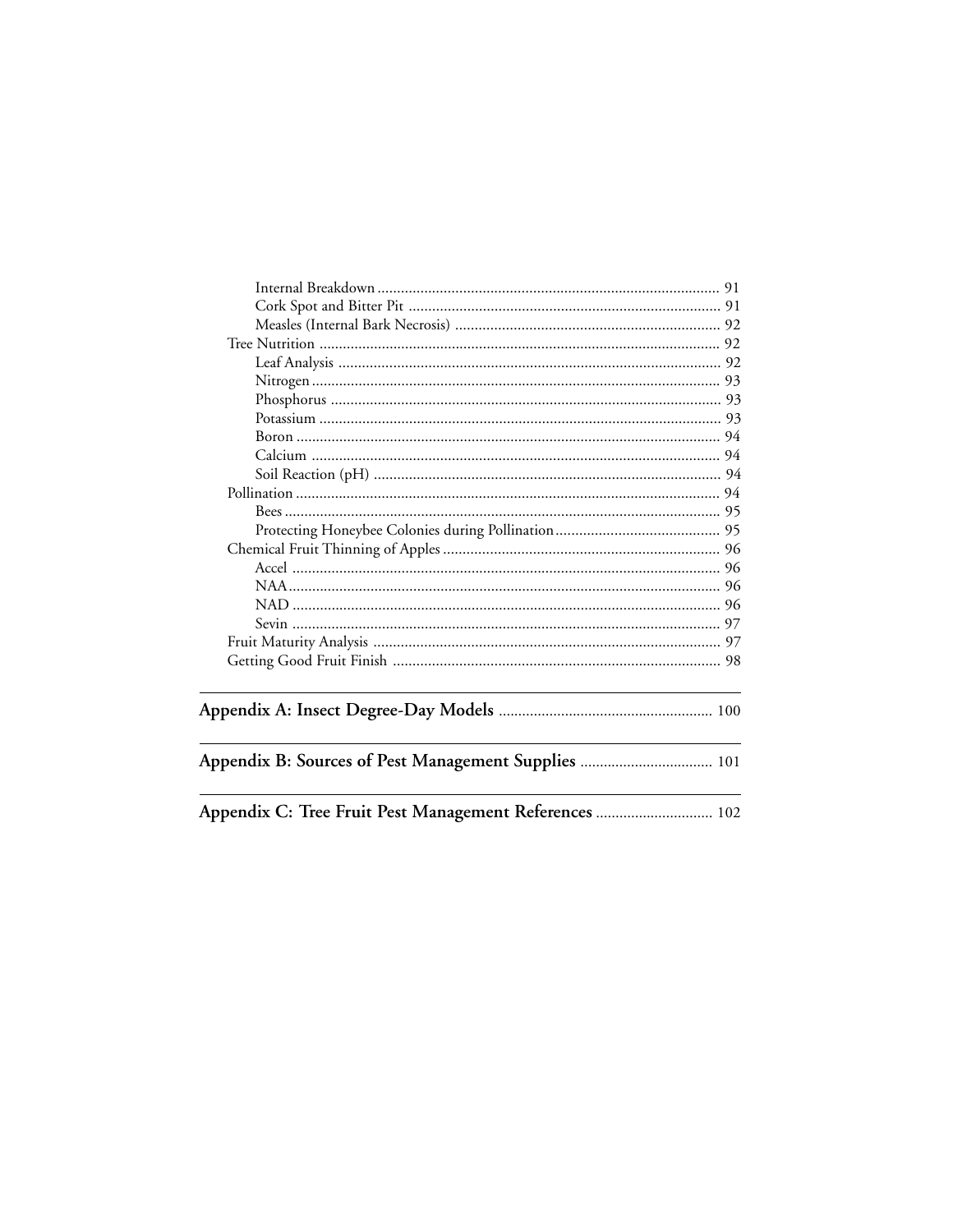# **Preface**

This tree fruit production guide is presented in an **L** ongoing attempt to better serve midwestern fruit growers. Financial constraints make publication of fruit production circulars by each of the North Central states increasingly difficult. By pooling the resources and expertise of the various states, Extension specialists believe that this publication will be of better quality, with information adaptable over a wider range of climates, soil conditions, and orchard management schemes. This cooperation enables the authors to include more information at greater depth that should be of value to you, the grower.

This handbook contains information on pests, production practices, and pest management practices that should be useful over several years. Your state's spray guide, which lists pesticides for specific crops and problems, is published separately and is updated each year. This handbook should be used in conjunction with an up-to-date spray guide for your state and with the newsletters issued from your state's Cooperative Extension Service. Contact your state's Extension fruit specialist for information on newsletters.

This publication does not replace the many publications on fruit cultivars or management practices that are available from your Cooperative Extension Service. Other useful references are included in Appendix C.

#### *Disclaimer Clause*

Reference to products in this publication is not intended to be an endorsement to the exclusion of others which may be similar. Any person using products listed in this publication assumes full responsibility for their use in accordance with current directions of the manufacturer.

#### *Legal Responsibilities for Pesticide Use*

Pesticides suggested for use in this publication are registered by the Environmental Protection Agency, Pesticides Regulation Division, and are cleared for use as indicated on the individual labels. The legal limitations in the use of these pesticides should be strictly observed to prevent excessive residues in or on harvested fruit. Each grower is held responsible for the residues on fruit from his or her orchard and should follow directions carefully and observe cut-off dates and rates of application. Some of the pesticides listed may be on the EPA restricted-use list.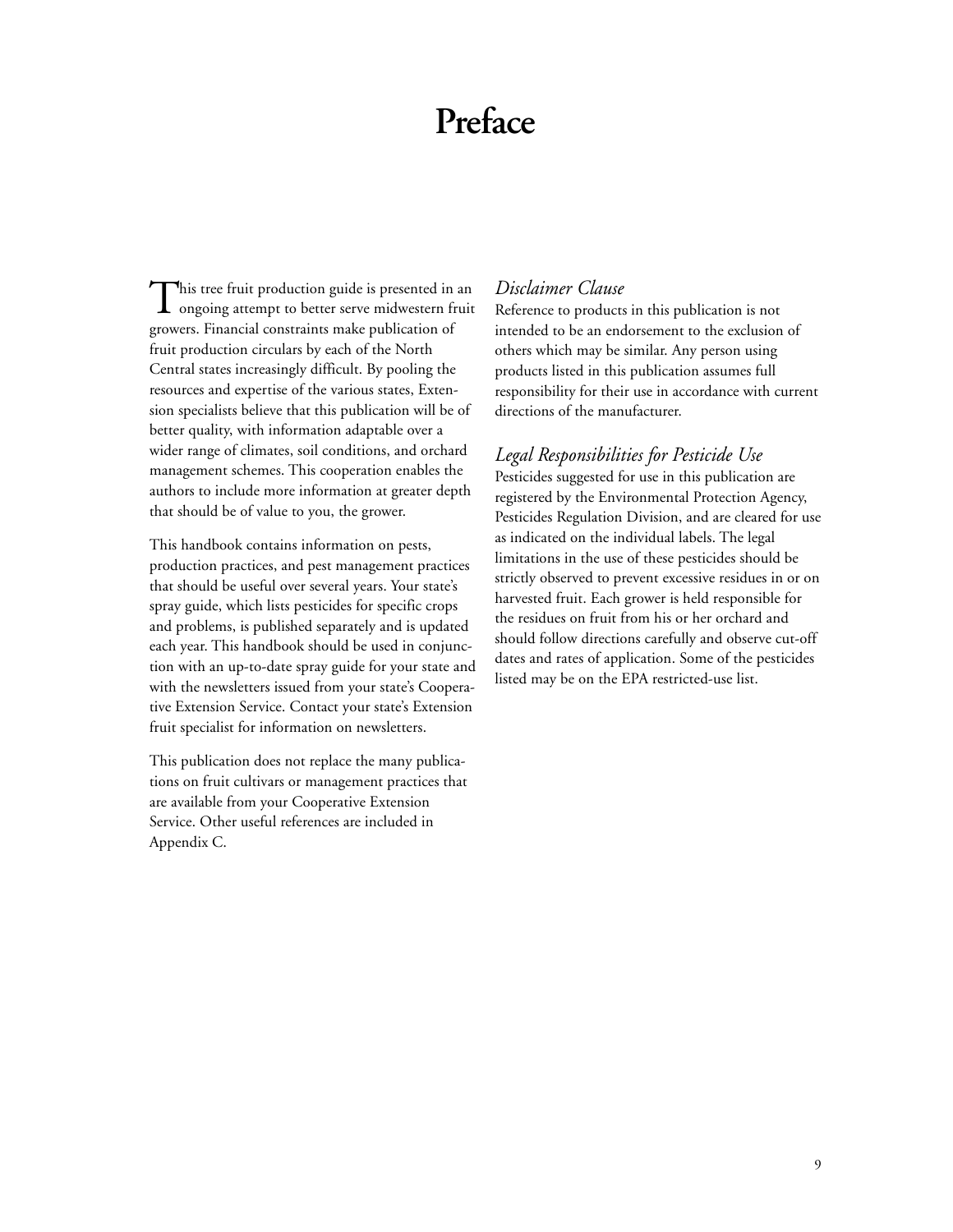# **Introduction**

# **Orchard Management**

Economic production of high-quality fruit depends on the growers developing a system of crop management that is appropriate for each orchard. Decisions are made to manage practices such as planting, fertility, harvesting, and pruning as well as to manage the insect, disease, and weed problems that can reduce yield or quality. Diseases and insects affect fruit production throughout the Midwest, although the relative importance of the different diseases and insects varies from region to region. The information in this handbook should serve as an introduction to some of the common diseases and insects in the Midwest, but it is the responsibility of growers to know which pests are important in their orchards. Your state Cooperative Extension Service can help you identify diseases and insects and direct you to additional resources on specific problems. For current recommendations, refer to the *Commercial Tree Fruit Spray Guide*, available from your Cooperative Extension Service.

Effective management of an orchard pest problem depends on:

- Using appropriate cultural practices that will prevent or delay pests from reaching damaging levels,
- Early detection of pests and/or environmental conditions that regulate pests before serious losses occur,
- Correct diagnosis of the problem and correct identification of the pest causing it, and
- Evaluation of pest population densities to determine if economic damage is likely and if additional control measures are needed.

#### **Diseases**

The diseases described in the following sections are caused by fungi and bacteria. However, several important diseases result from infection by viruses, phytoplasmas (formerly called mycoplasma-like organisms or MLOs), and nematodes. To keep your orchard free from virus and phytoplasma diseases, purchase trees that are certified "virus-free" from reputable nurseries. Where possible, eradicate wild alternate hosts of virus and phytoplasma diseases. For example, wild chokecherry is a common host for Xdisease, an important phytoplasma disease of peaches, nectarines, and cherries. Control insects, especially aphids and leafhoppers, which are common vectors of viruses and phytoplasmas. Finally, if you do your own grafting, be aware that several diseases are graft transmissible.

## Integrated Pest Management (IPM) of Insects, Mites, and Diseases

Integrated pest management is a systematic way to use multiple techniques to manage orchard costs, avoid economic damage, and minimize environmental damage. It includes the use of *cultural and mechanical practices* to prevent pest outbreaks from developing; *biological control* to encourage the pest's natural enemies to survive and attack pests; and selective use of *chemical control* when cultural and biological controls are inadequate and a crop needs to be rescued from a damaging pest population. IPM maximizes applicator and environmental safety while minimizing pesticide usage and ensuring high fruit quality and yields. *Although the term "pest" means "insects" to many people, in IPM the term pest is used in a broader sense that includes disease-causing microorganisms and weeds, as well as insects, mites, birds, and mammals.*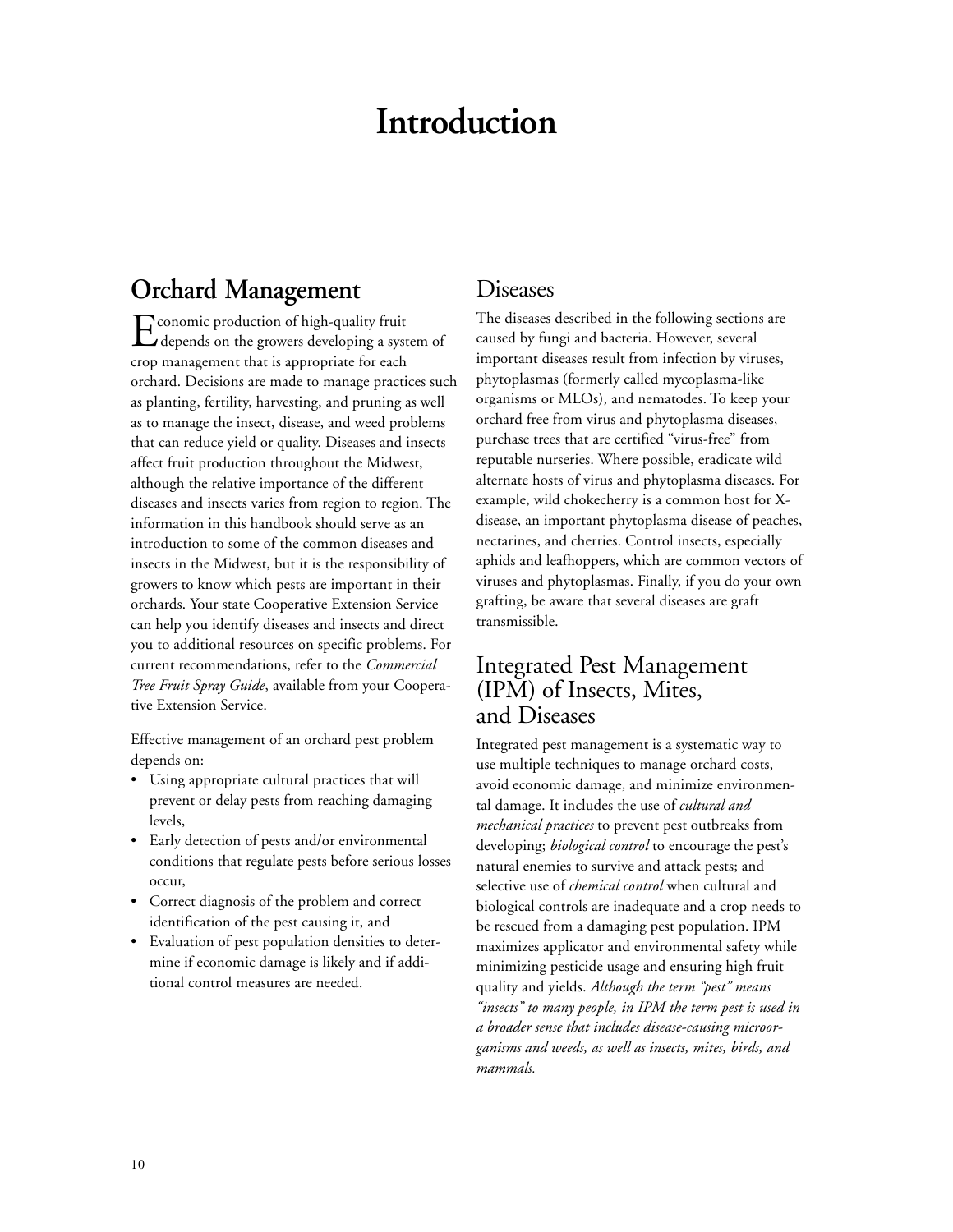

The types of pests and their intensities vary among orchards in the Midwest. Orchards in warmer or drier climates may not have the same key pests of the same crop in a cooler or wetter climate. For that reason, IPM is not simply a "recipe" to follow. The grower must identify the important pests and deploy appropriate preventive cultural practices, monitoring, and control strategies that exploit knowledge about the pests' life cycles and their natural enemies. Additionally, as new IPM strategies are discovered, orchard IPM programs will continue to evolve by integrating new strategies into a unified program.

#### **Disease Management as a Component of IPM**

Diseases must be considered in the larger framework of whole orchard management. Most practices that promote tree health—planting on favorable sites, adequate but not excessive fertilization, and proper pruning—will improve trees' resistance to diseases. Many diseases can be managed by planting resistant cultivars. Orchard sanitation (e.g., removing diseased and dead tissues) will reduce disease pressure.

Fungicide and bactericide use is consistent with IPM, if these pesticides are used judiciously. Overuse and misapplication of pesticides are not only economically and environmentally unsound, but could lead to the development of pathogens that are tolerant of or resistant to the pesticide. For example, resistance of the apple scab pathogen to the fungicides benomyl and dodine has been documented throughout the world. Likewise, the fire blight pathogen has developed resistance to streptomycin in the Pacific Northwest and regions of Michigan and Missouri. Specific information on currently available fungicides and bactericides is provided in Chapter 6.

The number and variety of pesticides available to manage diseases and other pests of fruit crops is finite. If a pathogen becomes resistant to a product, it is unlikely that an effective substitute or alternative will be available to manage the disease. We must take steps to ensure that the limited arsenal of pesticides will be functional until effective nonchemical means of control are practical in commercial orchards. To reduce the risk of resistance developing to a pesticide:

1) use pesticides only in the framework of an IPM program; 2) minimize the number of applications; 3) do not go below or above rates given on product labels; and 4) avoid exclusive, season-long use of a single product or products with similar modes of action.

# Strategies of Pest Management

Some of the strategies used in integrated pest management programs are summarized here. For specific examples of how these apply to management of specific diseases and insect pests, see the summaries at the end of the disease and insect sections within each crop chapter.

## **Cultural Controls**

These are preventive and help to minimize infestations and infections.

When establishing a new orchard:

- Site selection,
- Variety and rootstock selection,
- Disease-free planting stock, and
- Tree density.

When maintaining an orchard:

- Pruning: remove infected or infested branches, improve tree architecture, allow quicker drying of leaves, and improve spray penetration;
- Fertility: provide plants with optimum nutrient levels;
- Timely sanitation of prunings, fruit mummies, and other orchard debris;
- Fruit thinning;
- Habitat modification: remove weeds and alternate hosts of pests; and
- Pest exclusion: use fences or nets to exclude wildlife.

## **Biological Controls**

- Natural enemies: encourage predators, parasitoids, and antagonists that attack pests;
- Microbial pesticides: treat crops with beneficial pathogens that kill pests;
- Behavior modification: use mating disruption pheromones, traps, or poisoned feeding stimulants to prevent pest infestation.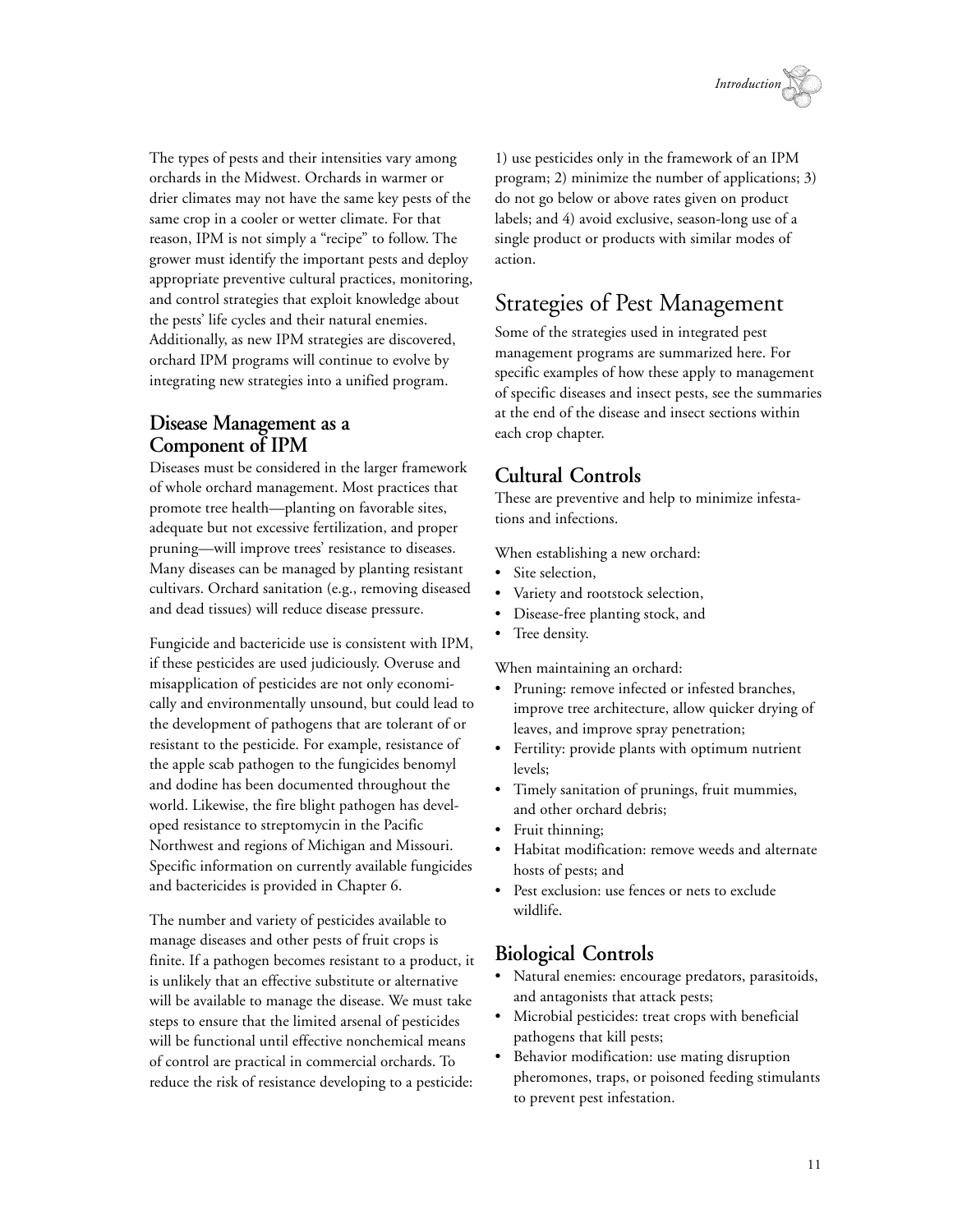

#### **Chemical Controls**

- Conventional synthetic pesticides,
- Inorganic pesticides,
- Botanical pesticides,
- Soaps and oils, and
- Insect growth regulators.

# **Biological Control**

#### *Natural Enemies of Disease-causing Microorganisms*

Biological control of insect pests has a long and better-known history than biological control of disease-causing microorganisms, but research in both disciplines has been increasing recently. Beneficial microorganisms that have the potential for incorporation into IPM programs include some fungi that attack pathogenic nematodes and beneficial fungi, such as *Trichoderma,* that are antagonistic to fungal crop pathogens. Although commercial biological control products have great potential for the future, they play a relatively small role in current disease management programs in midwestern orchard systems.

## *Types of Natural Enemies Attacking Arthropods*

All insects and mites have natural enemies that attack them. Only a small percentage of the arthropod species typically found in an orchard are pests. In unmanaged orchards, it may be difficult to find some pests because they are kept under control by natural enemies. In managed orchards, natural enemies may be scarce because they are sensitive to pesticides. Natural enemies of arthropod pests in the orchard may be predators, parasitoids, or pathogens. For detailed information about natural enemies, see the publications by Mahr and Ridgeway (1993) and Henn and Weinzierl (1990) listed at Appendix C.

**Predators** are usually as big or larger than their prey. They consume several to many prey over the course of their development. Common predators include hover fly larvae (also called syrphid fly larvae), lacewing larvae, some lacewing adults, ground beetle adults and larvae, lady beetle adults and larvae, minute pirate bugs, damsel bugs, assassin bugs, some

stink bugs, yellowjackets, and some thrips (Figure 1). Some species of mites such as *Neoseiulus (Amblyseius) fallacis* and *Zetzellia mali* are also predators.

**Parasites** are usually smaller than their hosts. A parasite usually does not kill its host or consume large parts of its tissue. *Parasitoids* are similar to parasites, but they differ in important ways. Unlike true parasites that usually only weaken their host, parasitoid development always results in the death of the host. Parasitoids are usually about the same size as their host. Several types of wasps and flies are common parasitoids. The adult female lays eggs inside the body of the host pest, and the egg hatches into a larva that slowly consumes the body of the host. Parasitoids commonly attack soft-bodied insects, such as caterpillars, aphids, eggs, or pupae.

**Beneficial pathogens** are living microbial organisms that cause insects and mites to become sick and die. These include fungi, bacteria, viruses, protozoa, and nematodes. These pathogens occur naturally, particularly when the weather is warm and wet for prolonged periods. These are not the same pathogens that cause disease in plants. In fact, one advantage of beneficial pathogens is that toxicity to other organisms and humans is very low. A few commercially available microbial pesticides such as sprays contain the bacterium *Bacillus thuringiensis,* the fungus *Beauvaria bassiana,* and the nematode *Steinernema carpocapsae*.

## *Biological Control Methods*

Biological control involves conserving and encouraging naturally occurring enemies, or releasing natural enemies that have been purchased. The best way to encourage the survival of natural enemies in an orchard is to avoid exposing them to pesticides that are highly toxic to them. Some insecticides such as Guthion, Asana, Ambush, Pounce, and Sevin are toxic to a wide range of chewing and sucking insects. Some fungicides are also toxic to beneficial organisms. Natural enemies can also be conserved by choosing pesticides that are compatible with IPM, that is, that are toxic to target pests but relatively nontoxic to predators. Table 18 on page 87 shows the relative toxicity of several insecticides and miticides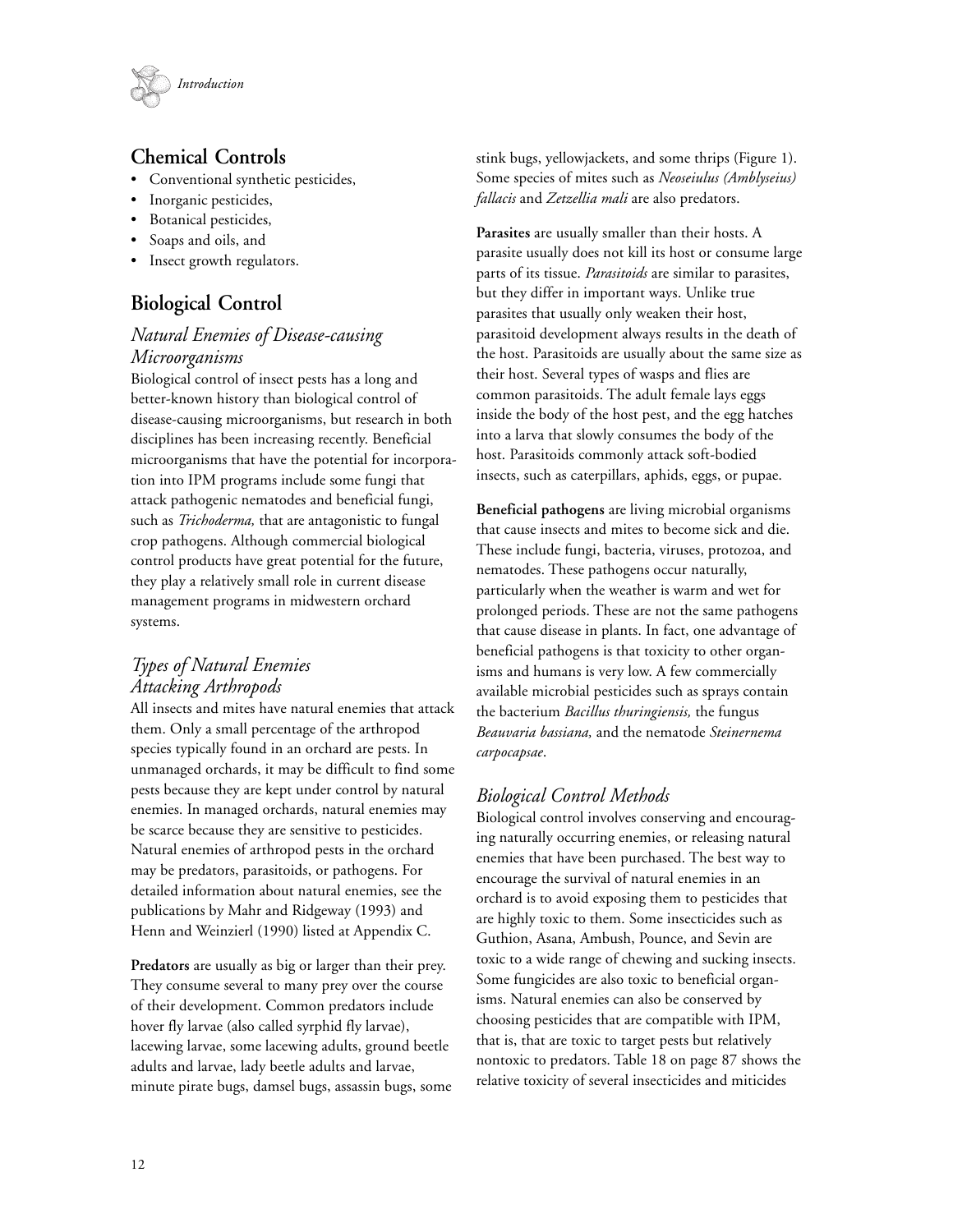



**Figure 1.** Arthropod predators in midwestern orchards.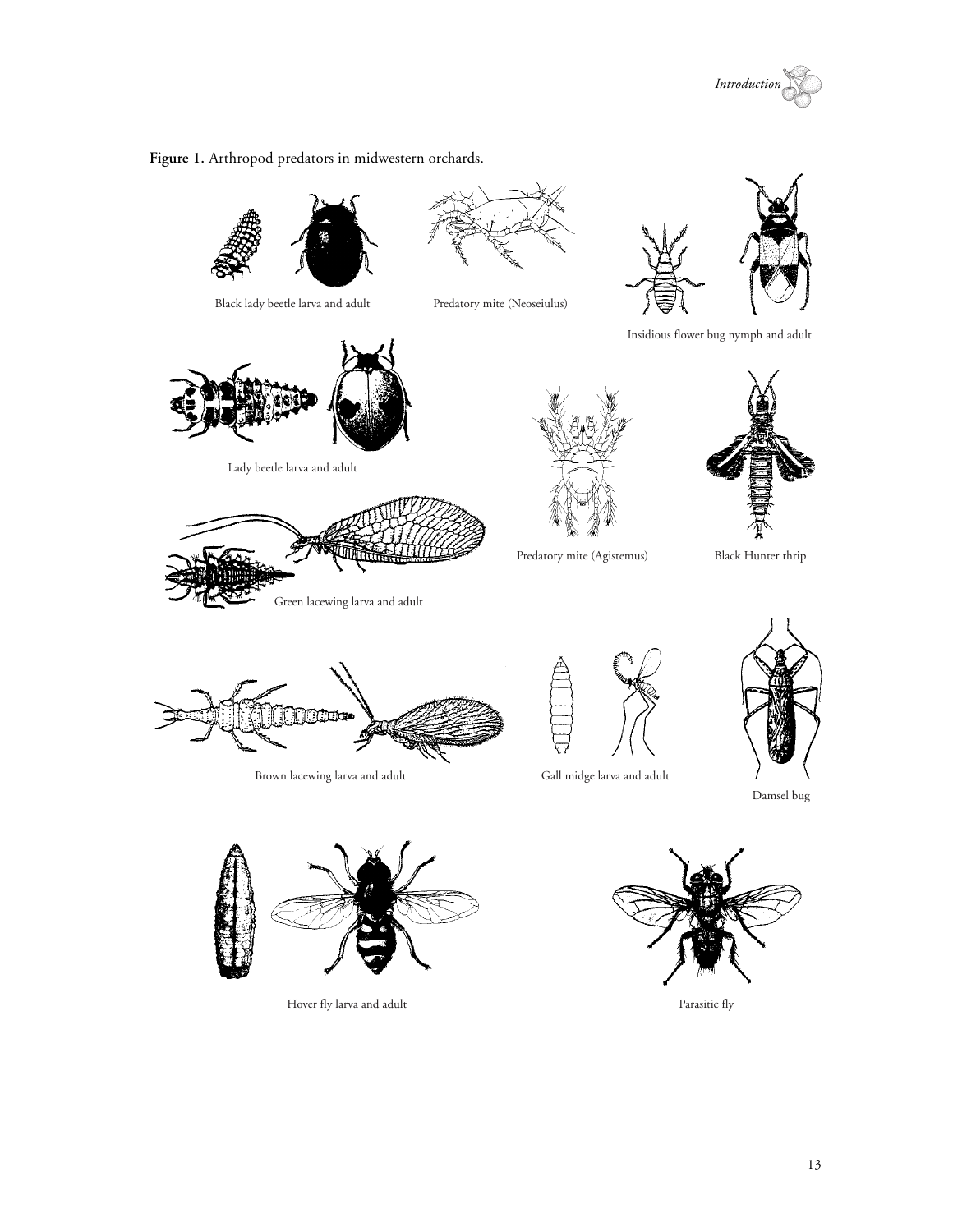

against predatory mites. It can also be done by using the spray strategy known as alternate row middle spraying, in which some unsprayed foliage is available as a refuge for predators.

Some of the world's success stories of integrated biological and chemical control are from tree fruit, where naturally occurring predaceous lady beetles *(Stethorus punctum)* or predaceous mites *(Neoseiulus* [*Amblyseius*] *fallacis* and *Zetzellia mali)* have been important in keeping spider mites at tolerable levels. Likewise, some of agriculture's greatest disasters have resulted from the failure to use integrated management systems that rely on biological and cultural tactics as much as chemical control.

#### **Monitoring Insects and Mites to Make Control Decisions**

**Action thresholds:** Many crops can tolerate a certain amount of pest damage without a reduction in yield or quality. Some pests cause economic damage only when they occur in large numbers (for example, spider mites and aphids), while others are considered serious even at low levels (for example, plum curculio and apple maggot). A rescue treatment is not needed until the pest population reaches a critical density, usually referred to as a threshold or action threshold. An action threshold is the density of pests that signals the need for control if economic damage is to be avoided. Thresholds for different pests may be expressed as a number of pests per leaf or plant, per trap, or as a percentage of leaves infested.

One goal in the development of IPM programs is to have an appropriate action threshold for each pest. For example, spotted tentiform leafminer control is suggested in some areas if the average number of mines per leaf is two or greater. Rosy apple aphid control is suggested in apples if 5 percent or more of the terminals or fruit clusters are infested. Codling moth control is suggested if pheromone traps catch an average of five or more moths per week. However, growers need to wait 250 degree-days after codling moth capture before applying an insecticide (see "Insect Development and Degree-days"). While action thresholds are available for pests of some orchard crops in the Midwest, particularly apples,

thresholds for pests on many crops have not been determined.

#### *Monitoring Pests*

Growers who practice IPM as part of their fruit production operation need to know how to monitor pests, especially insects and mites, because pest control decisions are based on the knowledge of *which pests* are present in their orchards, *how many* are present, *when* they are present, and how many are economically *tolerable*.

The two most common types of pest monitoring are *scouting* and *trapping*. Scouting and trapping each have their own merits. Scouting may be time consuming but can provide accurate information on the presence of the pest in its damaging stage. Trapping is easily done, but because it is often done to monitor the adult stage of pests that cause damage in the larval stage, the results may not be directly applicable to making control decisions on the larval form. Both methods should be used, where appropriate, to provide information to make management decisions. Another method of predicting when pests are likely to appear is *weather monitoring*. Development of certain fungal and bacterial diseases can be predicted by monitoring temperature, duration of leaf wetness, and rainfall. Activity of some insects can be predicted by monitoring temperatures and calculating degree-days.

Scouting means walking through the orchard and looking for pests or symptoms of their presence. The purpose of scouting is to monitor the effectiveness of preventive actions and the possible need for a rescue treatment. A representative sample of each crop is examined to determine the average infestation or infection level. The number of plant parts to examine varies according to the crop, size of the orchard, and the time of year.

For some crops and pests, very specific scouting procedures have been developed so that a minimum number of leaves or fruit need to be examined in order to confidently make a decision about the need for applying a control measure. With a systematic sampling plan, orchards should be scouted on a regular basis, generally once a week. It is important to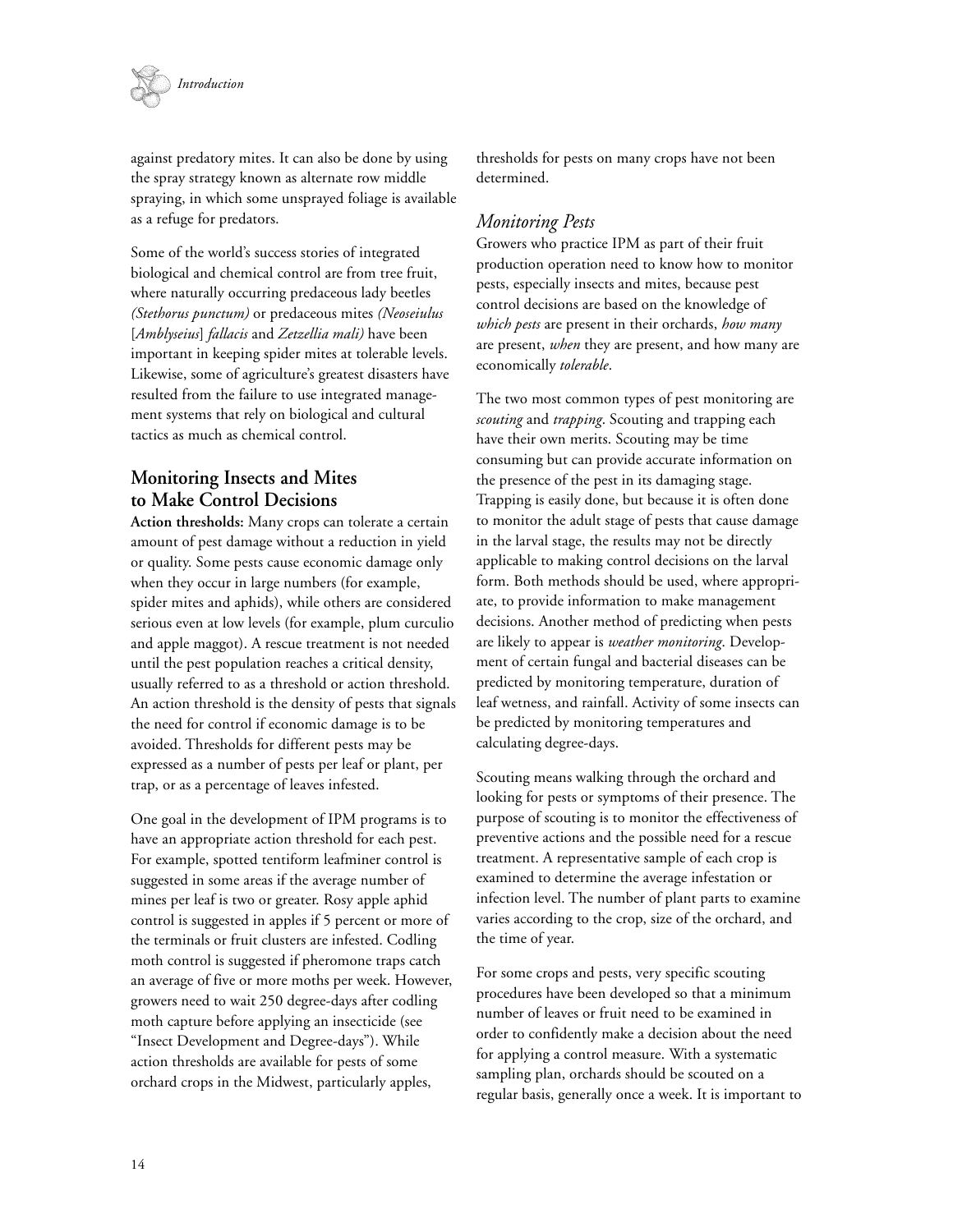

examine samples carefully for the presence of egg masses and small insects that may be present before the damage is evident.

**Insect trapping.** Traps that have the ability to catch insects are useful in some cases to reduce insect densities through mechanical control, but are most often used as a monitoring tool. Insect traps are used to determine if an insect species is present as well as to estimate the insect's density and distribution. Insects can be attracted to traps by visual appearance or by odor. Odor traps attract certain insects by using scents associated with food or mates.

**Food attractant traps.** Traps that use the scent of a food source are commercially available for Japanese beetle, rose chafer, and apple maggot. While these may be used for mechanical control, they can also be used for monitoring purposes. The Japanese beetle bag trap uses a food attractant to lure both the male and female beetles into the trap. This trap is so effective at attracting beetles that it can actually increase the number of beetles in the vicinity of the traps. The use of apple volatile lures greatly enhances the attractiveness of red sphere sticky traps to apple maggot flies.

**Visual traps.** The adult form of the apple maggot is a true fruit fly that is attracted to red spheres and yellow cards coated with sticky material. The effectiveness of these traps is enhanced when baited with apple volatile lures. Another example is white sticky traps used to monitor the tarnished plant bug.

**Pheromone traps.** The most common trapping method is the pheromone trap. Sex pheromones are natural scents produced by insects to attract mates. Most commercial pheromones are imitations of secretions from unfertilized adult female insects, which are used to attract male insects of the same species. The main advantage of pheromones is that they are specific to individual pest species; for example, the pheromone for the red-banded leafroller attracts only red-banded leafrollers and not the oblique-banded or fruit-tree leafrollers. Orchard pests that can be monitored with pheromone traps include codling moth, San Jose scale, red-banded leafroller, oblique-banded leafroller, fruit-tree leafroller, oriental



fruit moth, peachtree borer, lesser peachtree borer, dogwood borer, American plum borer, and spotted tentiform leafminer.

Traps used with pheromone lures come in a variety of styles and materials. One of the most common types is a wing trap. A wing trap is made of a cardboard or plastic top and a sticky cardboard bottom, held together with a wire hanger. The pheromone is impregnated on a small rubber stopper which is placed in the middle of the sticky bottom or glued to the inside of the trap top. Another style is the bucket trap, such as a Unitrap or Multi-pher trap. Bucket traps have a funnel entry system for keeping the pest from escaping. This trap does not need a sticky coating. With pheromone traps, the lures need to be replaced periodically, typically every 4 weeks, or as recommended by the manufacturer.

#### *Insect pheromone trapping guidelines:*

- **•** Use a minimum of two traps for each pest species in representative locations.
- Monitor traps at least twice a week.
- Count and record the number of captured insects in each trap. Compare the appearance of the trapped insects with pictures or specimens of the intended target pest to be sure you are not counting other species. Remove captured insects during each visit with a wire or twig, wipe them on a paper towel or rag, and dispose of them away from the orchard.
- Record trap catches on each date in an IPM scouting log. It can help to keep a running graph of the information.
- Change trap liners (sticky cardboard bottoms) monthly, or more frequently when covered with debris. The trap often becomes less effective if too much dust or debris accumulates in the sticky layer.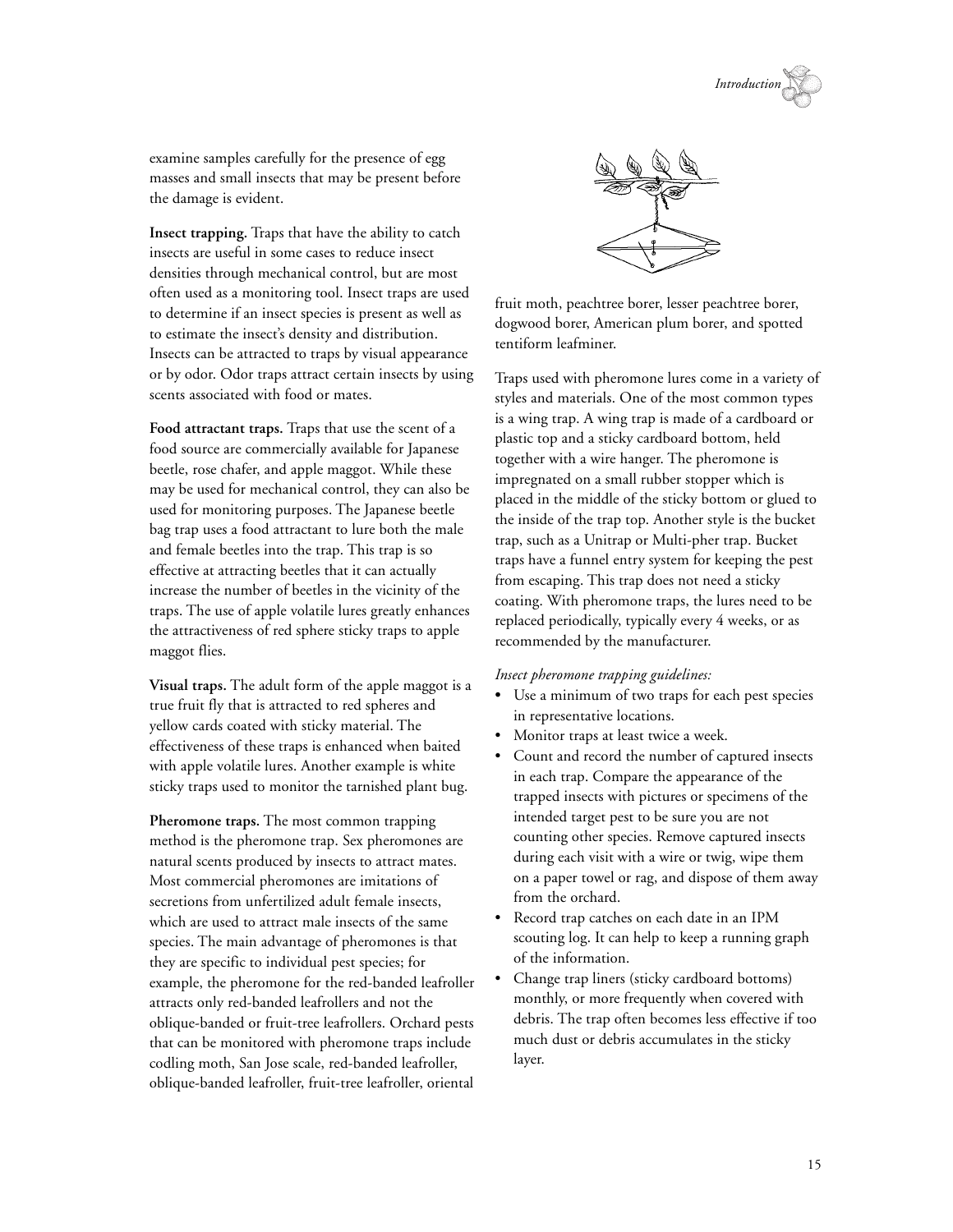

- Change pheromone lures every 4 weeks (or according to manufacturer's directions). DO NOT dispose of old lures in the orchard; these will compete with the traps and cause lower trap catch numbers. It is useful to establish a pattern when changing lures, such as the first of every month.
- Store replacement lures in a freezer or refrigerator. It is best to only buy a 1-year supply at a time, but lures can be stored from one season to the next in the freezer. On each package, write the date the lures were purchased and placed in the freezer so that the oldest ones can be used first.
- If you are trapping for more than one species, change gloves or wash your hands when handling pheromones for different species to prevent crosscontamination. Minute traces of one pheromone on another can render the second completely ineffective to its target pest. Label each trap with the target pest name, and be sure to place the correct pheromone lure into the correct trap.

#### *Weather Monitoring*

The weather conditions that determine the rate of development of some diseases can be monitored to determine the optimal time to control the disease with pesticides. Temperature, leaf wetness, rainfall, and other weather factors can be measured either manually or by computer. The weather monitoring station should be located within the orchard in a location that is representative of the orchard. Weather data can then be pulled into equations or computer programs for disease development to determine management actions. Predictive models are available for apple scab and fire blight.

**Insect development and degree-days.** While scouting and trapping can provide information about which pest species are present at a given time, another monitoring tool of a more predictive nature is the use of temperature-based development models. Temperature plays a major role in determining the rate at which insects develop. Each insect species has a temperature range in which it feeds and develops. Below that temperature range, the insect will not develop, and above that temperature range, development will slow drastically or stop. Each insect also has an optimal temperature at which it will develop at its

fastest rate. By using this relationship, you can predict the rate of development of insects. By being able to predict when an insect will appear, you can estimate when your crop is most likely to be damaged and when to intervene to prevent damage from occurring.

A method of estimating development time is called the *degree-day* method. The degree-day method can be used to predict when insects will reach a particular stage of their life cycle, if you know four things: the threshold temperature, the daily average temperature, the thermal constant, and the biofix date. Each insect species has a *threshold* temperature. Below this temperature no development of the insect occurs. The threshold temperature is 50°F for many insect species, 43°F for other species. A degree-day is the number of degrees above the threshold temperature over a 1-day (24-hour) period. For example, if the threshold temperature of an insect is 50°F and the average temperature for the day is 80°F, then 30 degree-days would have accumulated on this day  $(80 - 50 = 30).$ 

The accumulation of degree-days can be used to predict when insects will hatch, pupate, and emerge as adults. By using accumulated degree-days, growers can estimate when a pest will appear in their crop, then scout for the pest and determine if treatment is needed. However, for degree-days to be used to make these predictions, researchers must have determined the number of degree-days necessary for the event to occur. This is called the *thermal constant*. The thermal constant, just like the threshold temperature, will be different for different insects and for different events in the life cycle.

The start of degree-day accumulations varies by pest species but usually is based on either a fixed calendar date or a specific biological event (biofix). The calendar date is the same each year (often January 1), but often it is necessary to keep track of degree-day accumulations for several weeks before the insect appears. The biofix is often the initiation of adult flight or peak flight as indicated by pheromone trap catches. For example, with codling moth, the biofix is the date when the fifth moth is captured at the beginning of the season.